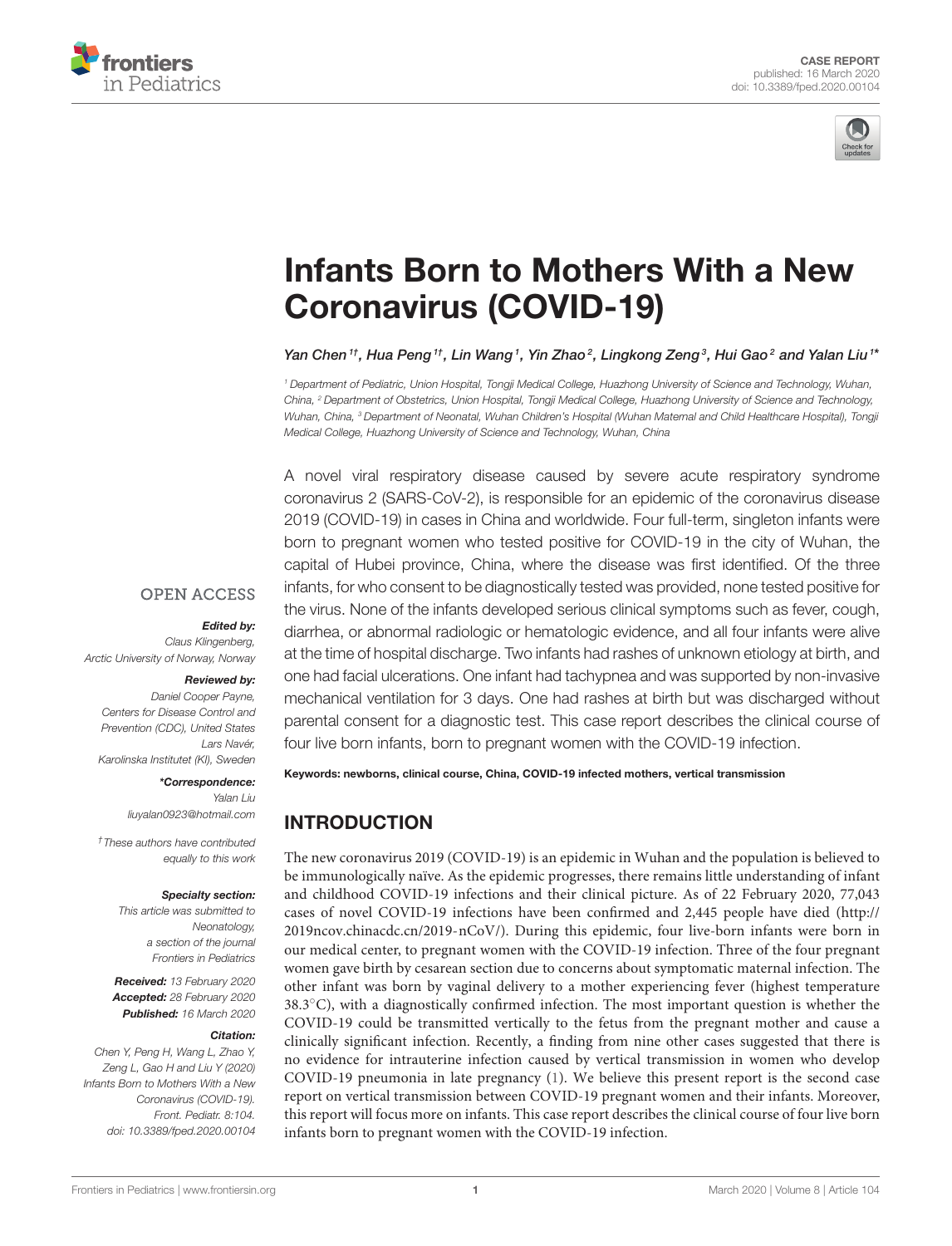# CASE REPORT

#### Cases of the Mothers

All four mothers were symptomatically infected with COVID-19 during the 3rd trimester. On admission, the regular symptoms of pregnant mothers with COVID-19 were fever (three out of four patients), cough (two out of four patients), myalgia or fatigue (two out of four patients), and headache (two out of four patients). Only one patient felt reduced fetal movement and one experienced dyspnea. Lymphocytes were below the normal range (lymphocyte count <1.1  $\times$  10<sup>9</sup>/L) in all patients, and two patients showed lymphopenia (lymphocyte count  $<$  1.0  $\times$  10<sup>9</sup>/L). Both leucocytes and platelet counts were below the normal range (white blood cell count <4  $\times$  10<sup>9</sup>/L, platelet count <100 $\times$  10<sup>9</sup>/L) in the mother in Case 4 (shown in **[Table 1](#page-1-0)**). The mother in Case 3 developed anemia (hemoglobin 83 g/L) and dyspnea 5 days after being admitted. There was a significant increase of the level of C-response protein in all pregnant mothers. Coagulation function and blood biochemistry of all the mothers were normal. Five respiratory pathogens (Mycoplasma, Chlamydia, Respiratory syncytial virus, Adenovirus, and Coxsackie virus) and the nucleic acid of influenza viruses A and B of all patients were negative (laboratory findings shown in **[Table 1](#page-1-0)**). An RT-PCR assay confirmed that the throat swab of the four pregnant women were positive for COVID-19. Abnormalities in chest CT images and bilateral involvement were detected among all pregnant women. A cesarean section was performed for three patients in the acute phase of the disease while one patient underwent vaginal delivery because of the onset of labor. Four full-term infants were born. All infants were isolated from their mother immediately after birth. We describe the clinical course of these four infants (laboratory findings shown in **[Table 2](#page-2-0)**). Three mothers of the infants recovered from their COVID-19 infections and were released 3–5 days after delivery. However, one mother suffered severe dyspnea after delivery which required respiratory support—she did, however, survive. All four infants and their mothers were healthy upon a post-discharge follow-up.

## Cases of the Infants

Three male, and one female infant was born beyond 37 weeks' gestation and had a birthweight above 3,000 g. All infants had a 1 min Apgar score of 7–8 and 5-min Apgar score of 8–9 (**[Table 2](#page-2-0)**). They were isolated from their mothers immediately after birth and received formula feeding. Three of the four infants tested negative for COVID-19 using a throat swab specimen in RT-PCR 72 h after birth and one baby's parents did not provide consent for their baby to be tested for COVID-19.

Two of the four infants were healthy. Two of the four infants had rashes after birth, however, the rash distribution and shape differed. The infant in Case 2 had some maculopapules scattered all over the body, and one facial skin ulceration on the forehead (size about 0.3  $\times$  0.5 cm<sup>2</sup>). The rash disappeared and skin desquamation appeared the next day without any treatment. The rash of the infant in Case 3 was present on the forehead and seemed to diffuse small miliary red papules on day 2. The rash disappeared on day 10 without treatment (**[Table 2](#page-2-0)**). The infant in Case 2, the mother of whom had cholecystitis, developed edema

<span id="page-1-0"></span>TABLE 1 | Clinic and laboratory characteristics of mothers.

|                                                     | Case 1                        | Case 2                        | Case 3                        | Case 4    |
|-----------------------------------------------------|-------------------------------|-------------------------------|-------------------------------|-----------|
| Age, years                                          | 28                            | 34                            | 23                            | 31        |
| Maternal history                                    | G <sub>1</sub> P <sub>1</sub> | G <sub>1</sub> P <sub>1</sub> | G <sub>2</sub> P <sub>1</sub> | G2P2      |
| Comorbidity                                         | <b>No</b>                     | Cholecystitis                 | Placenta<br>previa            | <b>No</b> |
| Signs and symptoms                                  |                               |                               |                               |           |
| Fever                                               | Yes                           | <b>No</b>                     | Yes                           | Yes       |
| Cough                                               | Yes                           | No                            | Yes                           | <b>No</b> |
| Fatigue                                             | Yes                           | <b>No</b>                     | <b>No</b>                     | Yes       |
| Headache                                            | Yes                           | No                            | No                            | Yes       |
| Mulligrubs                                          | <b>No</b>                     | Yes                           | No                            | No        |
| Dyspnea                                             | Yes                           | <b>No</b>                     | Yes                           | <b>No</b> |
| Fetal movement                                      | Normal                        | Normal                        | Normal                        | Decrease  |
| Heart rate (per min, at arrival)                    | 117                           | 99                            | 122                           | 137       |
| <b>Laboratory findings</b>                          |                               |                               |                               |           |
| White blood cell count, $\times$ 10 <sup>9</sup> /L | 4.7                           | 6.8                           | 8.3                           | 3.7       |
| Lymphocyte count, $\times 10^9$ /L                  | 1.0                           | 1.1                           | 0.8                           | 0.7       |
| Neutrophil count, $\times$ 10 <sup>9</sup> /L       | 3.5                           | 5.3                           | 7.1                           | 2.8       |
| Hemoglobin, g/L                                     | 111                           | 123                           | 124                           | 131       |
| Platelet count. $\times$ 10 <sup>9</sup> /L         | 218                           | 160                           | 114                           | 92        |
| C-response Protein, mg/L                            | 11                            | 26                            | 51                            | 19        |
| Activated partial thromboplastin<br>time. s         | 53.1                          | 40.2                          | 54                            | 37.3      |
| Prothrombin time, s                                 | 13.1                          | 11.5                          | 12.6                          | 11.9      |
| D-dimer, mg/L                                       | 1.9                           | 2.2                           | 3.0                           | 0.6       |
| <b>FIB</b>                                          | 1.5                           | 4.8                           | 4.9                           | 3.8       |
| Albumin, g/L                                        | 32.9                          | 30.8                          | 33                            | 33.1      |
| Alanine aminotransferase, U/L                       | 25                            | 21                            | 19                            | 22        |
| Aspartate aminotransferase,<br>U/L                  | 37                            | 29                            | 27                            | 13        |
| Total bilirubin, mmol/L                             | 10.6                          | 10                            | 16.4                          | 10.8      |
| Creatinine, $\mu$ mol/L                             | 46.0                          | 44.9                          | 39.9                          | 57.2      |
| Blood urea nitrogen, mmol/L                         | 2.8                           | 2.2                           | 1.5                           | 3.0       |
| Seven respiratory pathogen <sup>@</sup>             | Neg                           | Neg                           | Neg                           | Neg       |
|                                                     |                               |                               |                               |           |

<sup>@</sup>Seven respiratory pathogen: Mycoplasma, Chlamydia, Respiratory syncytial virus, Adenovirus, Coxsackie virus, and influenza viruses A/B.

of the lateral thigh on day 3, and the level of serum albumin was only 26 g/L. The baby was taking full formula feeds on day 4. The baby was discharged from the NICU (neonatal intensive care unit) 6 days after birth. The infant in Case 3, the mother of whom had placenta previa, suffered transient tachypnea of the newborn (TTN) and required nasal- Continuous Positive Airway Pressure (nCPAP) after birth. Breathing became regular within 3 days. The baby was taking full formula feeds on day 5 and was discharged from the NICU on day 7 (**[Table 2](#page-2-0)**).

# **DISCUSSION**

In this study, four pregnant women were confirmed to have the COVID-19 infection. One mother experienced reduced fetal movement. One mother developed anemia and dyspnea after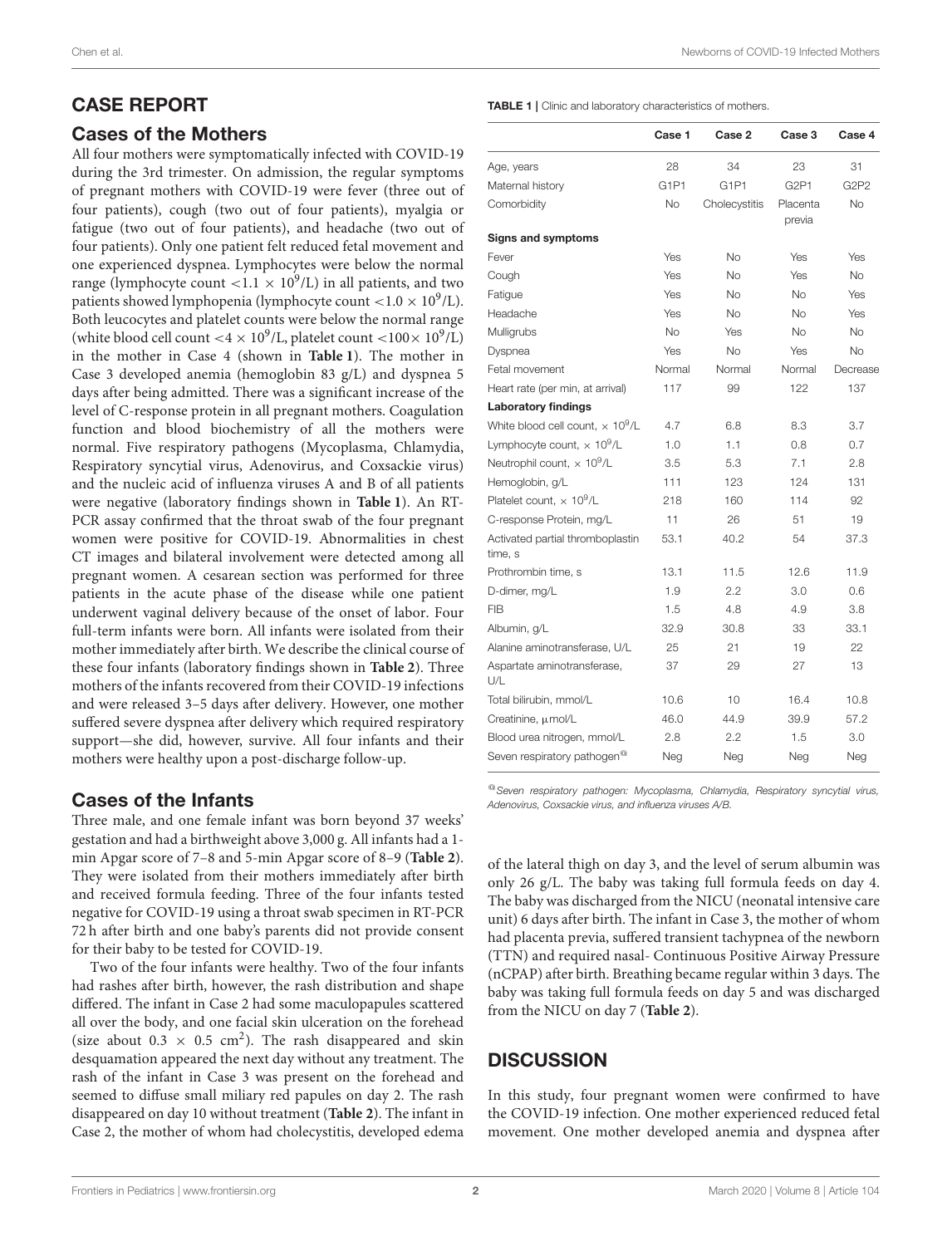<span id="page-2-0"></span>

| TABLE 2   Clinic and laboratory characteristics of the newborns. |
|------------------------------------------------------------------|
|------------------------------------------------------------------|

|                                                     | Case 1                   | Case 2    | Case 3     | Case 4              |
|-----------------------------------------------------|--------------------------|-----------|------------|---------------------|
| 2019-nCoV of father                                 | Neg                      | Neg       | Neg        | Positive            |
| Sex                                                 | female                   | male      | male       | male                |
| Gestational age, weeks                              | $37+2$                   | $39^{+0}$ | $37+3$     | $38^{+4}$           |
| Birth weight, g                                     | 3,200                    | 3,050     | 3,800      | 3,550               |
| Apgar score (1, 5 min)                              | 8.9                      | 8.9       | 7.8        | 8.9                 |
| Delivery mode                                       | Cesarean                 | Cesarean  | Cesarean   | Vaqinal<br>delivery |
| Laboratory findings                                 |                          |           |            |                     |
| White blood cell count, $\times$ 10 <sup>9</sup> /L | $\overline{\phantom{0}}$ | 13.1      | 18.7       | 22.2                |
| Lymphocyte count, $\times 10^9$ /L                  |                          | 2.6       | 5.2        | 2.7                 |
| Neutrophil count, $\times$ 10 <sup>9</sup> /L       |                          | 9.0       | 11.6       | 7.5                 |
| Hemoglobin, g/L                                     |                          | 198       | 172        | 175                 |
| Platelet count, $\times$ 10 <sup>9</sup> /L         |                          | 217       | 258        | 285                 |
| C-response protein, mg/L                            |                          | 1         | $\Omega$   | 0                   |
| Albumin, g/L                                        |                          | 29        | 35.9       | 42.6                |
| Alanine aminotransferase, U/L                       |                          | 6         | 10         | 28                  |
| Aspartate aminotransferase,<br>U/L                  |                          | 23        | 41         | 116                 |
| Total bilirubin, mmol/L                             |                          | 41.7      | 43.1       | 80.2                |
| Activated partial thromboplastin<br>time. s         |                          | 15.5      | 14.3       | 13.6                |
| Prothrombin time, s                                 |                          | 50.8      | 52.3       | 53                  |
| <b>INR</b>                                          |                          | 1.3       | 1.1        | 1.1                 |
| <b>FIB</b>                                          |                          | 3.7       | 2.2        | 1.6                 |
| Signs and symptoms                                  |                          |           |            |                     |
| Dyspnea                                             | <b>No</b>                | <b>No</b> | Yes        | <b>No</b>           |
| Oxygen therapy                                      | <b>No</b>                | No        | Yes        | No                  |
| Heart rate                                          | Normal                   | Normal    | Normal     | Normal              |
| Blood pressure                                      | Normal                   | Normal    | Normal     | Normal              |
| Edema                                               | No                       | Yes       | Yes        | No                  |
| Rash                                                | No                       | Yes       | Yes        | No                  |
| Chest radiograph                                    |                          | Normal    | <b>TTN</b> | Normal              |
| 2019-nCoV (throat swab)                             | Neg                      |           | Neg        | Neg                 |

admission. Of the three infants whose parents provided consent to be diagnostically tested, none tested positive for the virus. None of the infants developed serious clinical symptoms such as fever, cough, or diarrhea. Two newborns had a rash, which disappeared spontaneously without treatment; one newborn had mild dyspnea, and was considered to suffer from TTN and supported by non-invasive mechanical ventilation for 3 days. All of the four babies are doing well and have been formula feeding since birth.

Coronavirus (CoVs) [\(2\)](#page-3-1) is an enveloped positive-sense RNA virus, which infects humans and a wide variety of animals, causing diseases in the respiratory, enteric, hepatic, and neurological systems with varying severity [\(3\)](#page-3-2). In the past few decades, newly evolved CoVs have posed a global threat to public health, such as severe acute respiratory syndrome coronavirus (SARS-CoV) and Middle East respiratory syndrome coronavirus (MERS-CoV) that were implicated in the 2003 outbreak in Guangdong, China and the 2012 outbreak in the

Middle East, respectively [\(2\)](#page-3-1). On 10 January 2020, a new coronavirus causing a pneumonia epidemic in Wuhan City in central China was denoted as COVID-19 by the World Health Organization (WHO) [\(4\)](#page-3-3). As of 22 February 2020, nearly 77,043 COVID-19 infections in humans have been confirmed in China, with at least 2,445 reported deaths. As reported herein, four pregnant women were confirmed to have the COVID-19 infection in our medical center, which is designated as one of the treatment centers for pregnant women with the COVID-19 infection. Importantly, we found neither SARS-CoV-2 diagnostic positivity nor immediate evidence of symptomatic COVID-19 among the infants born to the symptomatic, test-positive mothers.

On the basis of previous reports [\(5–](#page-3-4)[7\)](#page-3-5), SARS-CoV and MERS-CoV were associated with critical maternal illness, spontaneous abortion, or even maternal death. In these four pregnant women with the COVID-19 infection, three had fever, two had a cough and experienced headache. In laboratory data, there was lower lymphocyte count and higher CRP in blood analysis. Typical CT images of COVID-19 infection with ground glass changes were presented in these pregnant patients. These four pregnant women had no critical maternal illness. Only one of them experienced reduced fetal movement and one had dyspnea. These symptoms, at onset of delivery, were similar to other populations [\(8\)](#page-3-6). To prevent COVID-19 intrauterine, perinatal, and postnatal transmission, three pregnant women received a cesarean section. One of the three pregnant women suffered placenta previa, which made it necessary to opt for a cesarean section. Only one pregnant mother adopted a vaginal delivery because of an emergency labor process.

Shek et al. [\(9\)](#page-3-7) reported that perinatal transmission of the SARS-associated coronavirus was not detected in any of the five live born infants who were born to pregnant women with SARS during the community outbreak in Hong Kong in 2003. In addition, none of the infants developed clinical, radiologic, hematologic, or biochemical evidence suggestive of SARS. Consistent with these reports, in our study, RT-PCR assay confirmed that the throat swab of the three cases were negative for COVID-19. We regret that the infant in Case 2 did not have a COVID-19 diagnosis as the baby's guardian's did not provide consent.

Assiri et al. [\(7\)](#page-3-5) reported five cases of pregnant women infected with MERS-CoV from Saudi Arabia, and all pregnancies were in the second or third trimester. Among the five pregnancies, two pregnant women died during their illnesses, two resulted in perinatal death (one pregnancy resulted in intrauterine fetal demise, and one infant died 4h after an emergency cesarean delivery). It was reported that 12 pregnant women were diagnosed to have the SARS infection during the outbreak in Hong Kong [\(10\)](#page-3-8). Seven mothers presented in the first trimester, and the rest were in their late second and third trimester. It was reported that the SARS infection in pregnant women could lead to severe intrauterine growth retardation, which could be due to the prolonged usage of high dose systemic corticosteroids or antiviral agents and/or the impact of a severe maternal debilitating illness on normal fetal growth [\(9,](#page-3-7) [10\)](#page-3-8). In this study, all four cases reported on were delivered during the acute phase of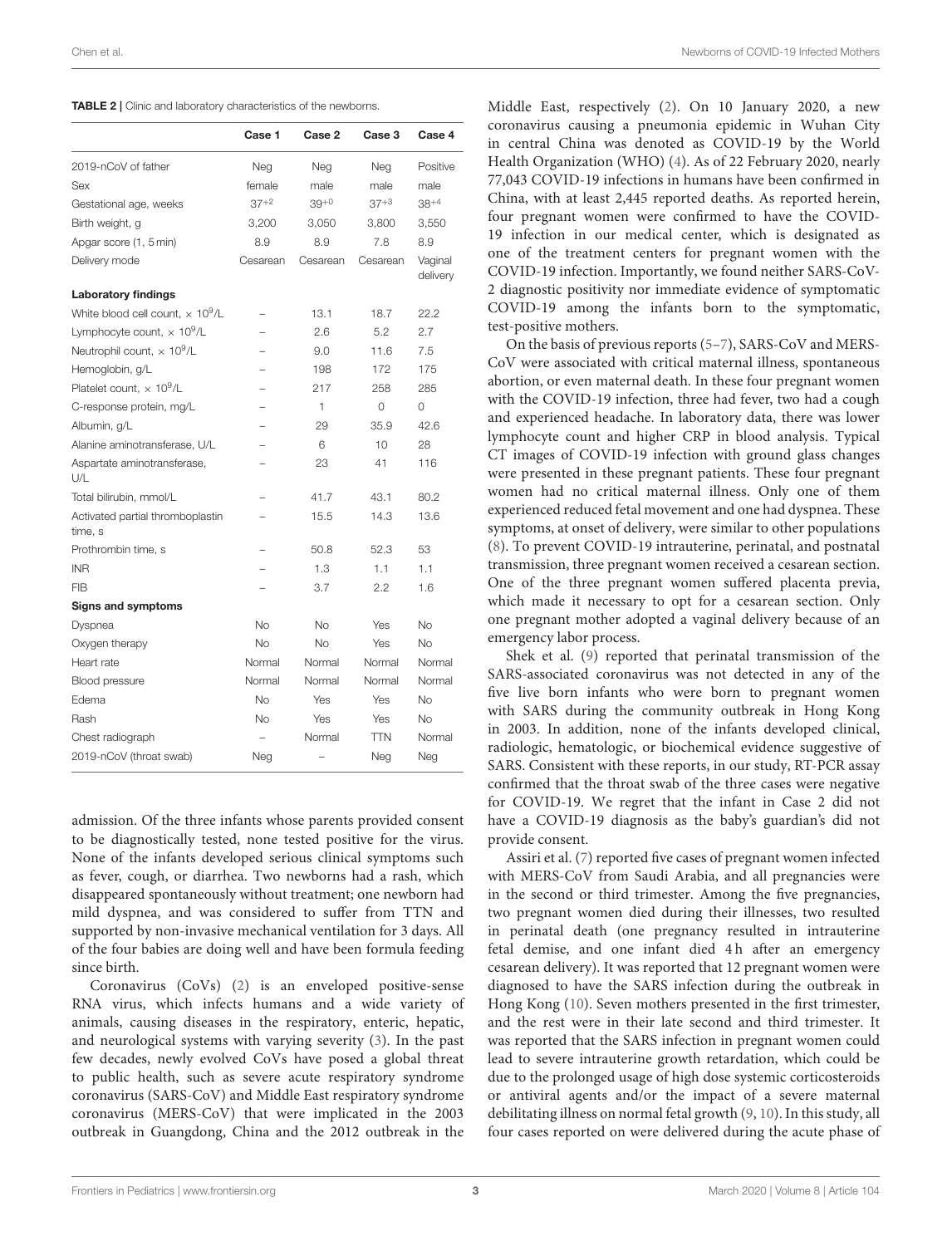the illness, at 37–39 weeks of gestation, and the birth weight of all the babies were appropriate for their gestational age. Throughout the clinical course, there were no manifestations or radiologic, hematologic, or biochemical evidence suggestive of COVID-19 infection. This study is similar to reports of SARS infection [\(9\)](#page-3-7) (**[Table 2](#page-2-0)**).

Coronaviruses cause respiratory and intestinal infections in animals and humans [\(11\)](#page-3-9). For adult patients, the clinical manifestations of COVID-19 infection include fever, cough, shortness of breath, muscle ache, sore throat, diarrhea, and so on [\(11\)](#page-3-9). The minority of patients showed severe and even fatal respiratory diseases such as acute respiratory distress syndrome. According to imaging examination, most patients showed bilateral pneumonia, multiple mottling, or ground-glass opacity. In this study, only the infant in Case 3 showed dyspnea and required oxygen therapy. A chest radiograph of the infant in Case 3 showed that the brightness of the left lung was slightly decreased, and the texture of the right lung was slightly blurred. His condition was relieved gradually after 3 days of nCPAP treatment.

It has been confirmed that COVID-19 gravely damages leucocytes, and could lead to multiple organ damage along with the respiratory system [\(12\)](#page-4-0). In this study, blood assays of the three infant cases were normal, and all the blood cell counts and hemoglobin concentrations fluctuated within the normal reference range. It is worth noting that both Case 2 and Case 3 presented a transient skin rash after birth. Whether this was attributable to the maternal inflammatory toxin effect requires further study. At follow up, the four newborns were health and had grown on formula feeding.

This feature reveals that none of the four newborns of the mothers with COVID-19 developed COVID-19 infection. In this study, viral nucleic acid detection using real-time polymerase chain reaction (RT-PCR) remains, is taken as the standard of COVID-19 infection. A recent retrospective analysis in adults showed that the sensitivity of RT-PCR is 71% for COVID-19 infection [\(13\)](#page-4-1). Therefore, the reliability of diagnostic testing should be further evaluated, especially in children. Another

#### **REFERENCES**

- <span id="page-3-0"></span>1. Chen HJ, Guo JJ, Wang C, Luo F, Yu XC, Zhang W, et al. Clinical characteristics and intrauterine vertical transmission potential of COVID-19 infection in nine pregnant women:a retrospective review of medical records. Lancet. [\(2020\) 20:30360–3. doi: 10.1016/S0140-6736\(20\)3](https://doi.org/10.1016/S0140-6736(20)30360-3) 0360-3
- <span id="page-3-1"></span>2. Phan T. Novel coronavirus: from discovery to clinical diagnostics. Infect Genet Evol. [\(2020\) 79:104211. doi: 10.1016/j.meegid.2020.1](https://doi.org/10.1016/j.meegid.2020.104211) 04211
- <span id="page-3-2"></span>3. Wong ACP, Li X, Lau SKP, Woo PCY. Global epidemiology of bat coronaviruses. Viruses. (2019) 11:E174. doi: [10.3390/v11020174](https://doi.org/10.3390/v11020174)
- <span id="page-3-3"></span>4. Yu F, Du L, Ojcius DM, Pan C, Jiang S. Measures for diagnosing and treating infections by a novel coronavirus responsible for a pneumonia outbreak originating in Wuhan, China. Microbes Infect. (2020) 20:30025–3. doi: [10.1016/j.micinf.2020.01.003](https://doi.org/10.1016/j.micinf.2020.01.003)
- <span id="page-3-4"></span>5. Robertson CA, Lowther SA, Birch T, Tan C, Sorhage F, Stockman L, et al. SARS and pregnancy: a case report. Emerg Infect Dis. (2004) 10:345–8. doi: [10.3201/eid1002.030736](https://doi.org/10.3201/eid1002.030736)

limitation of this report was the small number of cases, and imperfect clinic data. No COVID-19 vertical transmission was detected. Further studies for viral infection in placenta, amniotic fluid, neonatal blood, gastric fluid, and anal swab, and the viral depending receptor on children will be detected in future.

### DATA AVAILABILITY STATEMENT

The datasets generated for this study are available on request to the corresponding author.

### ETHICS STATEMENT

The studies involving human participants were reviewed and approved by the Institutional Review Board of Union Hospital, Huazhong University of Science & Technology. Written informed consent to participate in this study was provided by the participants' legal guardian/next of kin. Written informed consent was obtained from the individual(s), and minor(s)' legal guardian/next of kin, for the publication of any potentially identifiable images or data included in this article.

## AUTHOR CONTRIBUTIONS

YC and HP designed the study, drafted the initial manuscript, and reviewed and revised the manuscript. LW, HG, YZ, and LZ designed the data collection instruments, collected the data, and reviewed and revised the manuscript. YL designed the study, coordinated, and supervised data collection, and critically reviewed the manuscript for important intellectual content. All authors approved the final manuscript as submitted and agree to be accountable for all aspects of the work.

## FUNDING

This study was supported by the National Natural Science Foundation of China (81500218, 81601324, and 81300523).

- 6. Wong SF, Chow KM, de Swiet M. Severe acute respiratory syndrome and pregnancy. BJOG. (2003) 110:641–2. doi: [10.1046/j.1471-0528.2003.03008.x](https://doi.org/10.1046/j.1471-0528.2003.03008.x)
- <span id="page-3-5"></span>7. Assiri A, Abedi GR, Al Masri M, Bin Saeed A, Gerber SI, Watson JT. Middle east respiratory syndrome coronavirus infection during pregnancy: a report of 5 cases from Saudi Arabia. Clin Infect Dis. (2016) 63:951–3. doi: [10.1093/cid/ciw412](https://doi.org/10.1093/cid/ciw412)
- <span id="page-3-6"></span>8. Huang C, Wang Y, Li X, Ren L, Zhao J, Hu Y, et al. Clinical features of patients infected with 2019 novel coronavirus in Wuhan, China. Lancet. [\(2020\) 395: 497–506. doi: 10.1016/S0140-6736\(20\)3](https://doi.org/10.1016/S0140-6736(20)30183-5) 0183-5
- <span id="page-3-7"></span>9. Shek CC, Ng PC, Fung GP, Cheng FW, Chan PK, Peiris MJ, et al. Infants born to mothers with severe acute respiratory syndrome. Pediatrics. (2003) 112:e254. doi: [10.1542/peds.112.4.e254](https://doi.org/10.1542/peds.112.4.e254)
- <span id="page-3-8"></span>10. Wong SF, Chow KM, Leung TN, Ng WF, Ng TK, Shek CC, et al. Pregnancy and perinatal outcomes of women with severe acute respiratory syndrome. Am J Obstet Gynecol. [\(2004\) 191:292–7. doi: 10.1016/j.ajog.2003.](https://doi.org/10.1016/j.ajog.2003.11.019) 11.019
- <span id="page-3-9"></span>11. Bonilla-Aldana DK, Quintero-Rada K, Montoya-Posada JP, Ramirez S, Paniz-Mondolfi A, Rabaan A, et al. SARS-CoV, MERS-CoV and now the